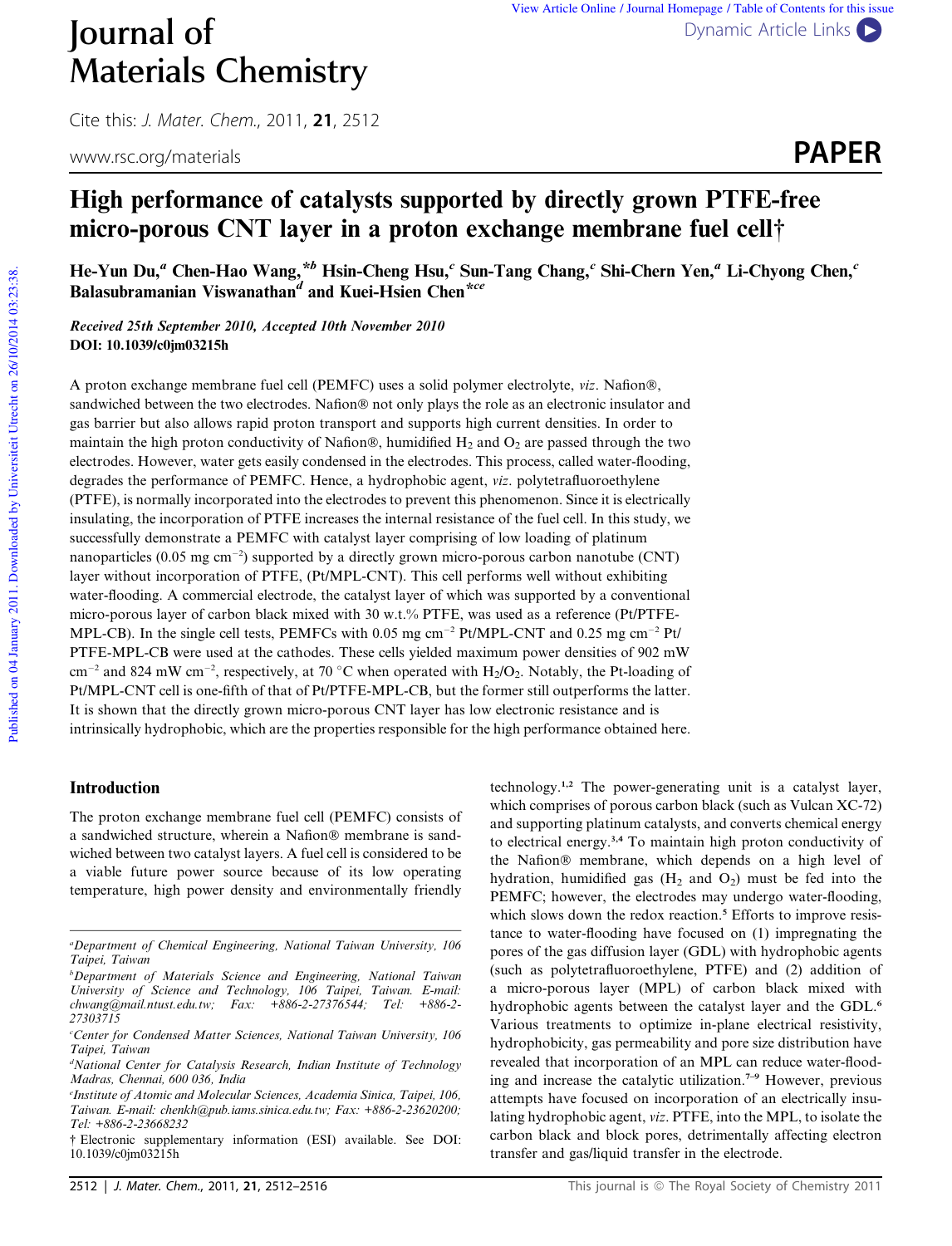Some studies have demonstrated the use of various carbon blacks in the MPL to improve the electrical performance and wetting behavior of PEMFCs.10–12 Kannan *et al.* used CNTs rather than carbon black in the MPL, improving the fuel cell performance.<sup>13</sup> The CNT-based components exhibit excellent GDL surface morphology and uniform distribution of platinum catalyst over the CNTs support. Wu *et al.* added CNTs to the MPL and demonstrated reduction in the water-crossover flux, that in-turn allowed the direct methanol fuel cell to be operated at a higher methanol concentration, improving the fuel cell performance.<sup>14</sup> However, in all the above studies, PTFE was incorporated into the MPLs, which reduced its electrical conductivity. Additionally, the conventional MPL was sandwiched between the catalyst layer and the GDL. In such a structure, when electrons are transferred from the catalyst *via* the MPL to the GDL, they lose energy at each interface.

In this study, a micro-porous CNT layer was directly grown on a carbon cloth (MPL-CNT), and Pt catalysts were subsequently deposited on the MPL-CNT (Pt/MPL-CNT), as shown in detail in Scheme 1. The MPL-CNT has excellent electron conductivity and is intrinsically hydrophobic. It is, thus, superior to the conventional MPL. The MPL-CNT not only supports Pt catalysts and distributes gas/liquid access path but also provides a direct pathway for electron transfer, such that the deposited Pt catalysts are almost guaranteed to be in electrical contact with the external circuit.

## **Experimental**

## Fabrication of Pt/MPL-CNT electrode

The micro-porous CNT layer was directly grown on a carbon cloth by cobalt-assisted catalytic growth using the microwave plasma-enhanced chemical vapor deposition method. The sol– gel solution of cobalt(III) nitrate in isopropanol was spread uniformly on the carbon cloth using a spin coater, and was then dried by natural convection. Before CNT growth, the carbon

cloth was treated with hydrogen plasma at a microwave power of 1 kW and a chamber pressure of 28 Torr for 10 min, not only to clean the sample surface but also to transform the cobalt catalyst layer into nanoparticles. CNTs were synthesized in mixed precursors  $(CH_4/H_2/N_2$ : 20/80/80), at a microwave power of 2 kW, a chamber pressure of 40 Torr, and a substrate temperature of 900 $^{\circ}$ C for 10 min.

For preparation of Pt catalysts supported on the MPL-CNT, physical vapor deposition (PVD) was used to sputter platinum onto the template to form Pt/MPL-CNT. For comparison, the catalysts were also sputtered on a carbon cloth without a microporous CNT layer, to form Pt/CC. The platinum target was placed in the radio-frequency planar magnetron sputtering gun in a PVD system. The deposition was carried out in an argon atmosphere at a working pressure of  $5 \times 10^{-2}$  Torr to yield a highly uniform coating of nanoscale Pt catalysts on MPL-CNT. High-resolution scanning electron microscopy (HRSEM, JEOL-6700F) was used to elucidate the micro-structural surface morphologies of MPL-CNT and Pt/MPL-CNT. Backscattering electron images were obtained using an r-filter accessory. Transmission electron microscopy (TEM, JEOL-2100) was employed to capture images of CNTs and the Pt catalysts. The wetting ability of the MPL-CNT was evaluated by measuring the contact angle of water (Face CA-D, Kyowa Interface Science). The surface area and porosity were measured using a specific area and pore size distribution instrument (Tristar, Micrometry). The magnitude of metal loading (weight per unit area) was determined by using inductively coupled plasma-optical emission spectroscopy (ICP-OES, Perkin-Elmer ICP-OES Optima 3000).

#### Fuel cell performance test

The membrane-electrode-assemblies (MEAs) were tested on a 2.25 cm<sup>2</sup> single cell. As a reference, 0.25 mg cm<sup>-2</sup> Pt/C were loaded on the conventional MPL using carbon black that had been mixed with 30 wt.% PTFE (Pt/PTFE-MPL-CB) in MEAs.

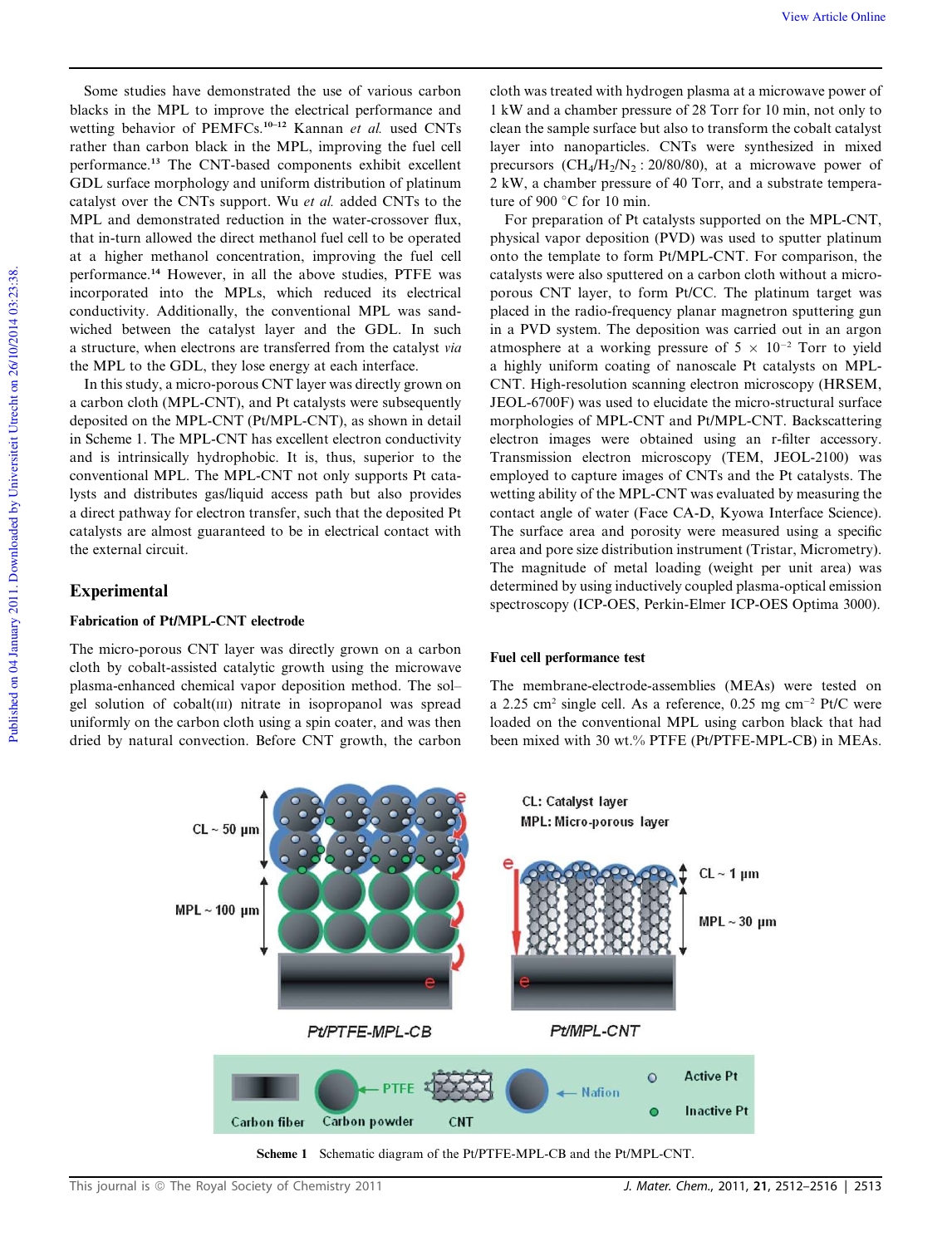For all MEAs, commercial gas diffusion electrodes (0.25 mg cm-<sup>2</sup> Pt/C, *E*-TEK) were used as anodes. Each MEA was prepared by hot-pressing the electrodes on each side of Nafion® 212 (H<sup>+</sup>, DuPont) membrane—at 135 °C and 130 kg cm<sup>-2</sup> for 2 min.

In the polarization test, high-purity hydrogen and oxygen at flow rates of 200 standard cubic centimetres per minute (SCCM) and 400 SCCM, respectively, were fed to the anode and the cathode. Both gases were passed through a humidifier (operated at 70  $^{\circ}$ C), before they entered the MEA. A single cell was tested in a PEMFC test station (Asia Pacific Fuel Cell Technologies Ltd.) and the back pressure gauges of both electrodes read 1 atm. The polarization curves were plotted as cell voltage against steady state current. The AC impedance of MEAs was analyzed using a Solartron electrochemical test system (SI 1280*Z*).

## Results and discussion

Fig. 1a and 1b present HRSEM images of the original carbon cloth and as-grown MPL-CNT, respectively. It can be readily

seen that many CNTs were directly grown on the carbon cloth, forming a continuous CNT layer. Fig. 1c reveals that the CNT layer completely covers the carbon fibers of the carbon cloth and fills the vacancies between the carbon fibers, indicating that the CNT layer consists of numerous microscopic pores that make it accessible to gas and liquid. As-grown CNT, the TEM image of which is presented in Fig. 1d, has a multiwall, bamboo-like structure, which has been observed previously.15,16 The HRTEM image in Fig. 1e demonstrates that Pt nanoparticles are uniformly deposited on the CNT surface, with an average diameter of around 5 nm.

Since the PEMFC requires water to maintain its proton conductivity, hydrogen and oxygen (or air) are normally fed at 100% relative humidity to the MEA. However, water readily condenses and fills the pores in the catalyst layer, thereby causing water flooding. The MPL reported here, however, consists of proper pore structure and hydrophobicity that enables improved gas transport and removal of water from the catalyst layer. The hydrophobicity of MPL was determined by measuring the water contact angle. Fig. 2 shows that the contact angles on



Fig. 1 Electron microscope images showing (a) the original carbon cloth; (b) the CNTs directly-grown on carbon cloth (MPL-CNT); (c) the magnified image of the MPL-CNT; (d) TEM image of as-grown CNT structure, and (e) Pt nanoparticles deposited on the CNT.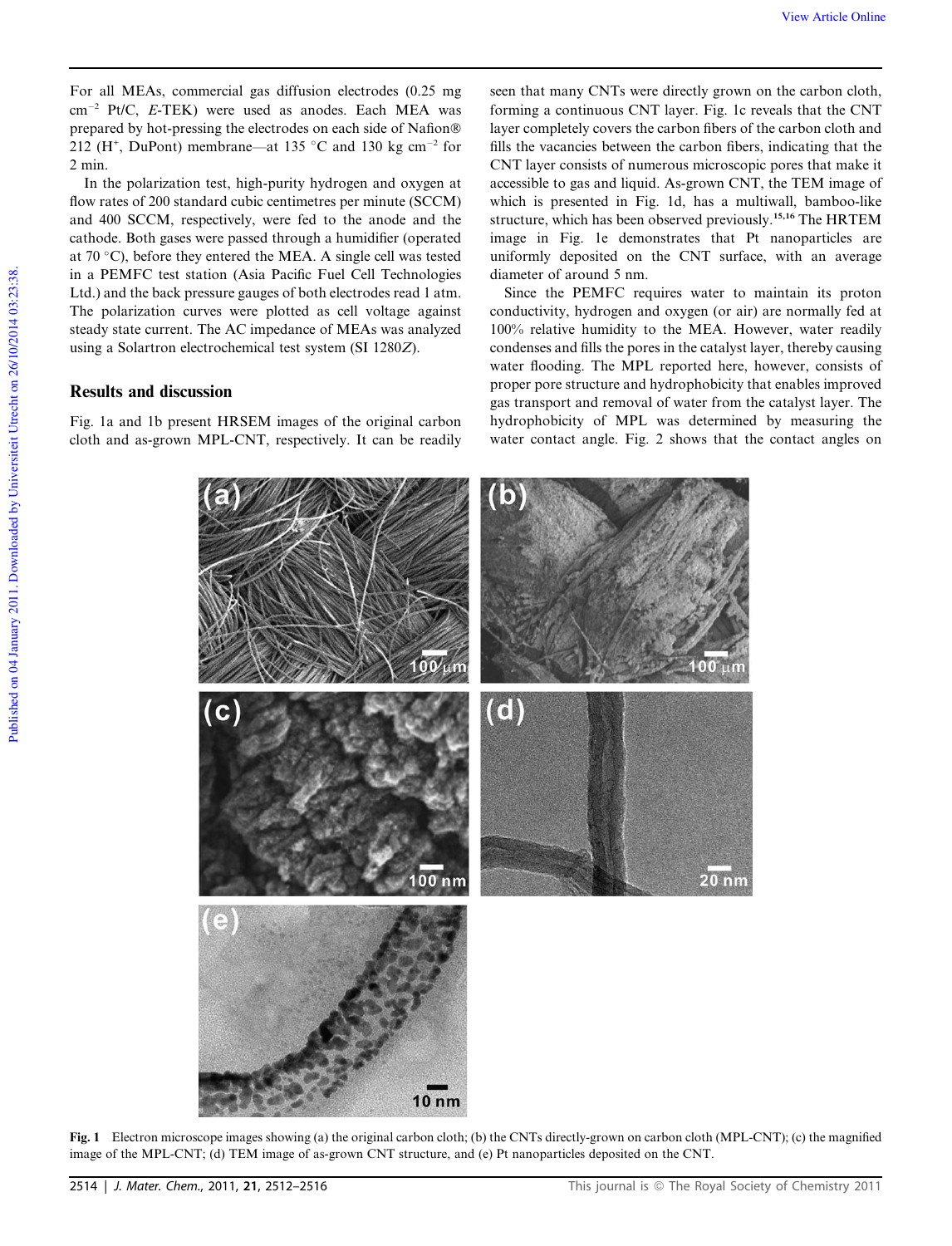

Fig. 2 Wetting angle images of (a) the MPL-CNT (b) the original carbon cloth.

the MPL-CNT and original carbon cloth are  $120.81^\circ$  and  $82.47^\circ$ , respectively, indicating that the MPL-CNT has a strong intrinsic hydrophobic property, which prevents flooding of the gas/liquid flow channels with water.

Capillary-driven liquid flow through diffusion media may dominate fuel cell operation, especially in an oversaturated system. According to the Young–Laplace equation, the radius of a pore is related to the capillary pressure and wetting ability of a pore by,

$$
P_{\rm c} = \frac{2\gamma \cos \theta}{r}
$$
 (Eq. 1)

where  $\gamma$  is the surface energy of water;  $\theta$  represents the contact angle between water and surface of the pore;  $P_c$  is the capillary pressure, and *r* is the radius of the pores. In hydrophobic GDL, the capillary pressure is negative; therefore, the liquid pressure exceeds the gas-phase pressure. Pasaogullari *et al.* suggested that capillary transport is the dominant transport process by which water is removed from flooded GDLs.<sup>17</sup> Moreover, the liquid pressure increases with the proportion of the void spaces that are occupied by liquid water; therefore, a liquid pressure gradient is established from regions of greater liquid saturation to those of lower liquid saturation. This pressure gradient drives liquid water flow. A higher contact angle is associated with higher capillary pressure, and therefore a higher water removal rate. The MPL-CNT system establishes a pressure gradient that enables removal of water from the catalyst layer. BET measurements demonstrate that the MPL-CNT has a total surface area of  $122.9 \text{ m}^2 \text{ g}^{-1}$ , including a micro-pore surface area of 28.13  $m^2$   $g^{-1}$ . This large surface area favors subsequent catalyst loading. Tian *et al.* manipulated the relation of PTFE and carbon powder by the microwave-assisted method, indicating the decrease of BET surface area with the incorporation of PTFE.<sup>18</sup> A PTFE-free MPL-CNT, with high BET surface area not only possesses a suitable porosity for providing effective liquid transport pathways but also supports catalysts more effectively.

Fig. 3a and 3b present cross-sectional HESEM backscattering electron images (BEI) of Pt/MPL-CNT and Pt/PTFE-MPL-CB MEAs, respectively. The intensity of backscattered electrons is particularly sensitive to atomic number, the larger the atomic number, the brighter it appears in the BEI, thus enhancing the atomic contrast. Since Pt has much greater atomic number than C, the bright regions in the BEI are mostly attributed to Pt. Due to the large atomic number difference between Pt and C, the contrast between catalyst layer and micro-porous layer can be differentiated clearly in the BEI. The catalyst layer in Pt/MPL-CNT is very thin—only 2 to 5  $\mu$ m thick—and is deposited on the





Fig. 3 Cross-sectional MEAs viewed by HRSEM backscattering electron images showing (a) 0.05 mg cm-<sup>2</sup> Pt/MPL-CNT and (b) 0.25 mg cm-<sup>2</sup> Pt/PTFE-MPL-CB. The bright regions represent the catalyst layers.

MPL-CNT. It also forms a continuous interface with the MPL-CNT, which promotes not only the catalyst distribution but also the catalytic utilization. On the other hand, the catalyst layer in the Pt/PTFE-MPL-CB system is 50 µm thick, and forms a discontinuous interface, resulting in the inefficient catalytic utilization. Additionally, it leads to serious agglomeration of Pt catalysts, which reduces the catalytic utilization.

Fig. 4 presents the polarization curves for MEAs with Pt/ MPL-CNT, Pt/PTFE-MPL-CB and Pt/CC. The highest power densities achieved with these MEAs are 902, 824 and 412 mW cm-2 , respectively. Water-flooding is known to occur in the cathode, but the PTFE-free Pt/MPL-CNT MEA exhibited no obvious water-flooding in the fuel cell test. Since the oxygen reduction reaction is slower than the hydrogen oxidation reaction, the cathode requires a higher Pt loading to maintain a high reaction rate. In this study, Pt/MPL-CNT had only one fifth of the Pt loading of Pt/PTFE-MPL-CB but outperformed them in terms of power generation. Besides, the electrochemical surface areas of Pt/MPL-CNT MEA and Pt/PTFE-MPL-CB MEA demostrate 141.5 cm<sup>2</sup> and 125.9 cm<sup>2</sup>, respectively, indicating that the former has more efficient catalytic utilization than the latter. (See the experimental setup and Fig. S3 in the ESI†). The internal resistance of MEA is one of the important factors that significantly affects fuel cell performance. The slope of the polarization curve between 0.7 and 0.4 V is related to ohmic loss, which is primarily determined by the internal resistance that is comprised of electronic, ionic and contact resistances. The absolute slope of the curve for Pt/MPL-CNT is much lower than those for Pt/ PTFE-MPL-CB as well as Pt/CC, indicating that the former has lower internal resistance. To determine the magnitude of internal resistance, AC impedance of the MEAs consisting of Pt/MPL-CNT and Pt/PTFE-MPL-CB were measured at 20 000 Hz, which